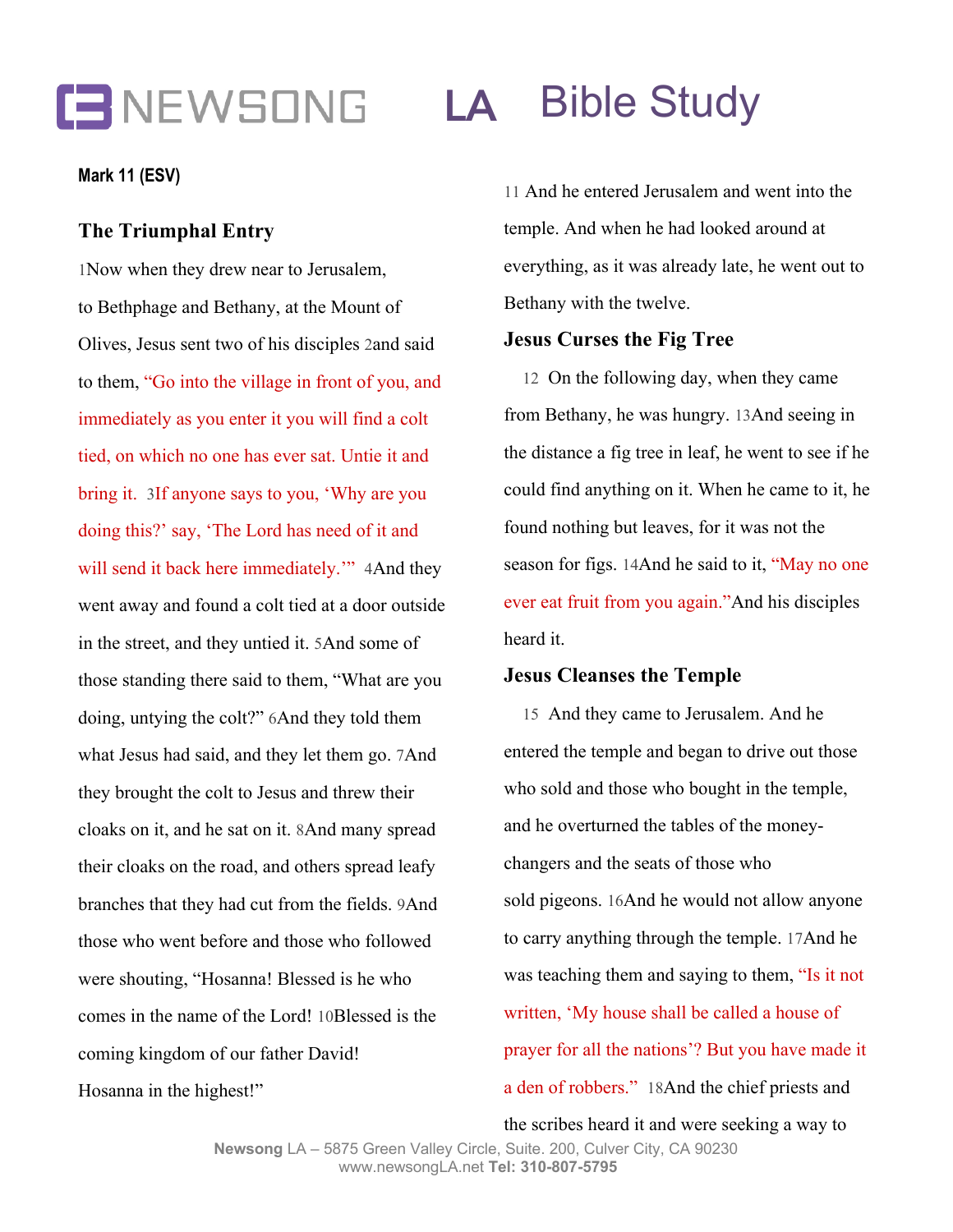# **LA** Bible Study

destroy him, for they feared him, because all the crowd was astonished at his teaching. 19And when evening came they went out of the city.

## **The Lesson from the Withered Fig Tree**

20 As they passed by in the morning, they saw the fig tree withered away to its roots. 21And Peter remembered and said to him, "Rabbi, look! The fig tree that you cursed has withered." 22And Jesus answered them, "Have faith in God. 23Truly, I say to you, whoever says to this mountain, 'Be taken up and thrown into the sea,' and does not doubt in his heart, but believes that what he says will come to pass, it will be done for him. 24Therefore I tell you, whatever you ask in prayer, believe that you have received it, and it will be yours. 25And whenever you stand praying, forgive, if you have anything against anyone, so that your Father also who is in heaven may forgive you your trespasses."

### **The Authority of Jesus Challenged**

27 And they came again to Jerusalem. And as he was walking in the temple, the chief priests and the scribes and the elders came to him, 28and

they said to him, "By what authority are you doing these things, or who gave you this authority to do them?" 29Jesus said to them, "I will ask you one question; answer me, and I will tell you by what authority I do these things. 30Was the baptism of John from heaven or from man? Answer me."31And they discussed it with one another, saying, "If we say, 'From heaven,' he will say, 'Why then did you not believe him?' 32But shall we say, 'From man'?"—they were afraid of the people, for they all held that John really was a prophet. 33So they answered Jesus, "We do not know." And Jesus said to them, "Neither will I tell you by what authority I do these things."

# **Opening Discussion Questions**

Questions here

a. Have you ever had a friend that could just talk your ear off or are you that friend? How do you like it?

#### **Bible Study Questions**

1.Why did Jesus have two of the disciples fetch a colt. Why did many lay their cloaks and palm branches on the ground before Jesus. What does Hosanna mean? Zech 9:9, John 12:13-16

\_\_\_\_\_\_\_\_\_\_\_\_\_\_\_\_\_\_\_\_\_\_\_\_\_\_\_\_\_\_\_\_\_\_\_\_\_\_\_\_\_\_\_\_\_\_\_ \_\_\_\_\_\_\_\_\_\_\_\_\_\_\_\_\_\_\_\_\_\_\_\_\_\_\_\_\_\_\_\_\_\_\_\_\_\_\_\_\_\_\_\_\_\_\_ \_\_\_\_\_\_\_\_\_\_\_\_\_\_\_\_\_\_\_\_\_\_\_\_\_\_\_\_\_\_\_\_\_\_\_\_\_\_\_\_\_\_\_\_\_\_\_

2. What was Jesus' first stop on His victory tour? What did he do on his first stop? What prophecy did Jesus fulfill when he returned in the morning? Mal 3:1-4